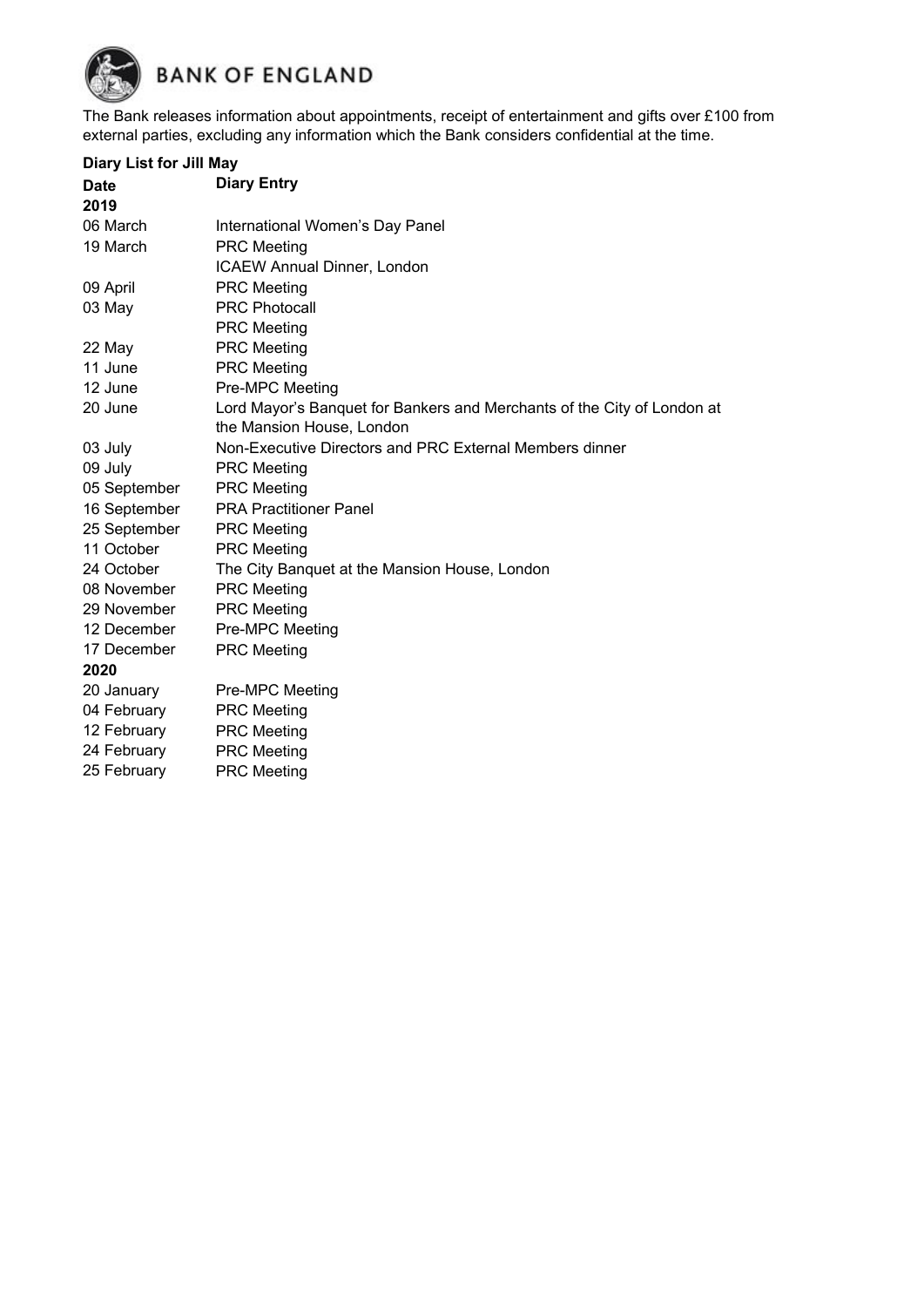

The Bank releases information about appointments, receipt of entertainment and gifts over £100 from external parties, excluding any information which the Bank considers confidential at the time.

| <b>Entertainment received by Jill May</b> |                      |                                                                                            |  |
|-------------------------------------------|----------------------|--------------------------------------------------------------------------------------------|--|
| <b>Date</b>                               | <b>From</b>          | <b>Entertainment</b>                                                                       |  |
| 2019                                      |                      |                                                                                            |  |
| 19 March                                  | <b>ICAEW</b>         | Dinner, London                                                                             |  |
| 20 June                                   | Lord Mayor of London | Banquet for Bankers and Merchants of<br>the City of London at the Mansion House,<br>London |  |
| 24 October                                | Lord Mayor of London | The City Banquet at the Mansion House,<br>London                                           |  |
| 2020                                      |                      |                                                                                            |  |

Nil